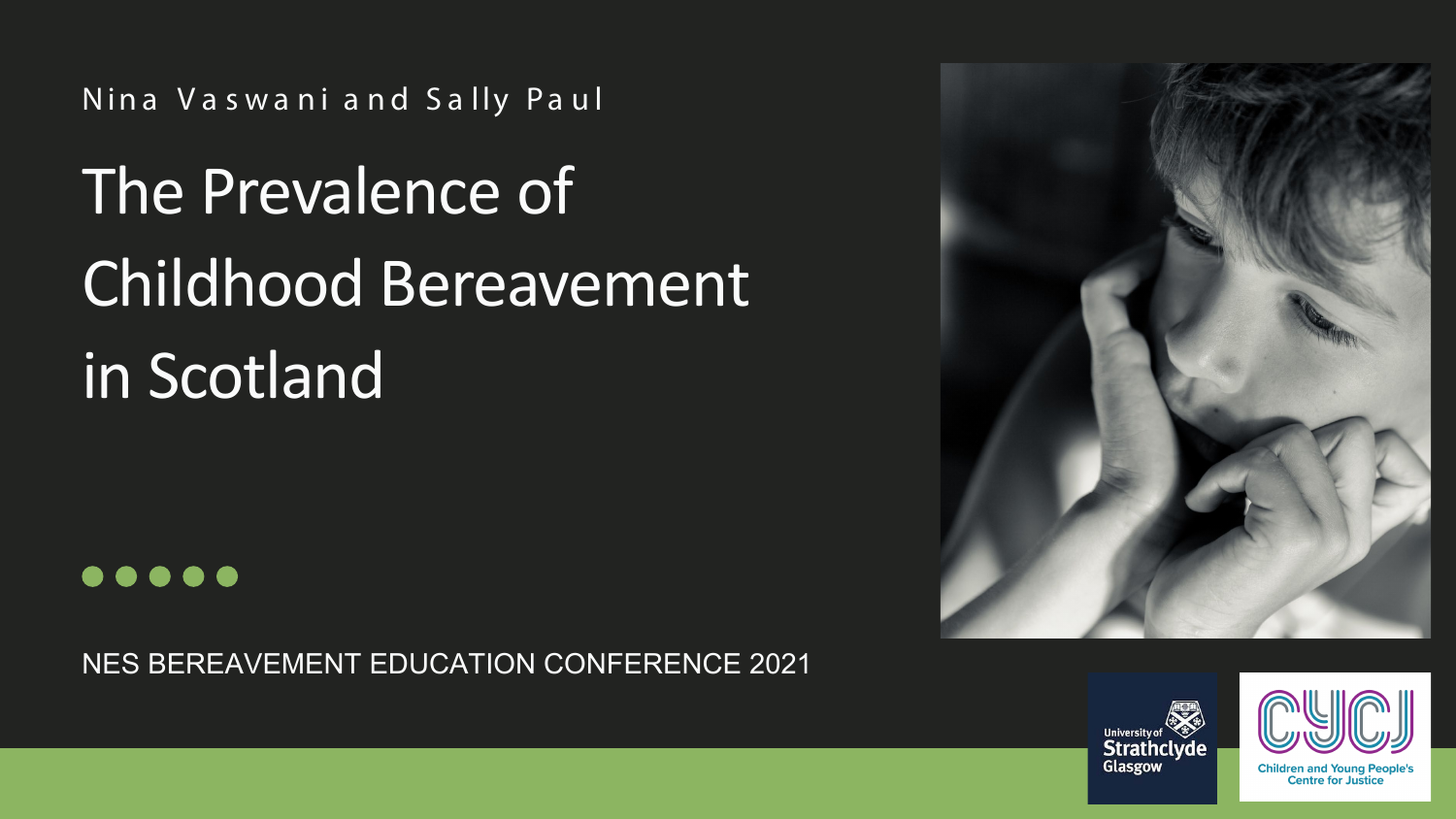#### PURPOSE AND IMPORTANCE

Childhood bereavement is a common experience, but there is a lack of recent data on its prevalence . Existing studies are small - scale and do not document when bereavement experiences start to occur in the life course . These gaps in research pose a significant issue in both understanding and responding to children's bereavement experiences . This paper provides the first prevalence study of childhood bereavement in Scotland .

#### METHOD

Data was drawn from the 'Growing Up in Scotland' longitudinal study which tracks the lives of a representative sample of children in Scotland . The dataset used was the 2815 children who had participated in all eight data collection sweeps as at 2014/ 2015. This was 54% of the original sample at Sweep 1and 89 %of Sweep 8. Longitudinal weights were applied to adjust for potential bias in the sample .

#### DATA CONTEXT AND LIMITATIONS

The parameters of the bereavement variable in the GUS survey were : grandparent, parent/ carer , sibling, or close relative . Other bereavements (i.e. a friend or teacher) were not recorded . Bereavements that occurred before the first sweep (age 10months) were not recorded . Multiple bereavements of the same type (i.e. two grandparents) that occurred in the same sweep were not captured . Participants who withdrew from the GUS survey had a significantly lower income than those who completed all eight sweeps, with bereavement a family stressor that may increase the likelihood of dropout . These factors mean that the analysis underestimates the extent of childhood bereavement in Scotland . The COVID- 19pandemic in March 2020 , and the high death - rate in the UK,means that the proportion of children in Scotland experiencing bereavement is likely to have risen further, and inequalities widened .



### About the research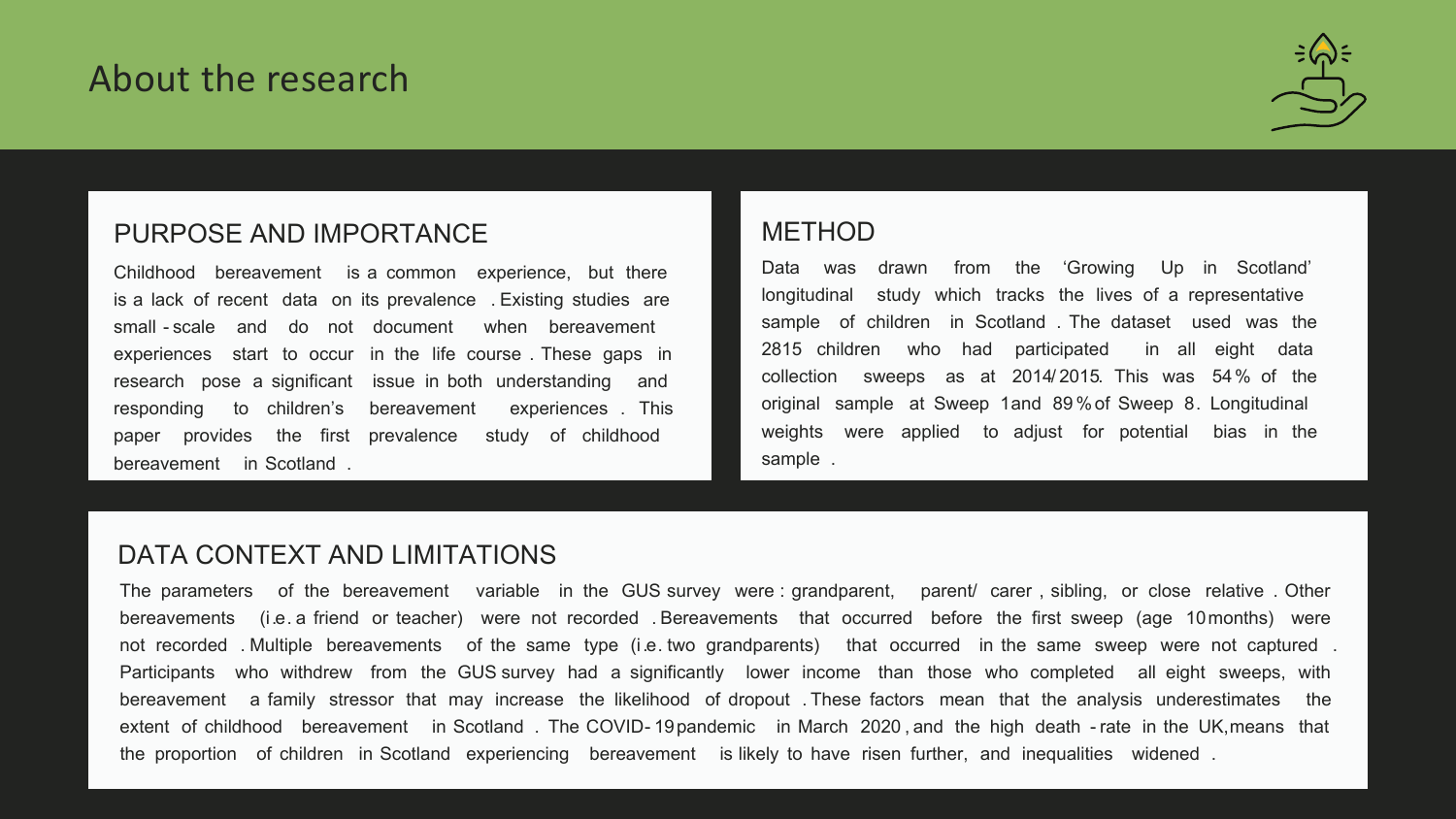## The findings

62% of children had experienced a significant bereavement by the time they entered Primary 6 (age 10)

More than half ( 50.8%) of children had experienced a significant bereavement by the age of 8

The death of a grandparent was the most common experience ( $60.5\%$ ). Deaths of parents ( $1.3\%$  and siblings (1.4%) were rare.

Although household tenure is a crude and proxy measure of disadvantage, children living in rented accommodation at Sweep 1 had a three times greater risk of a parent dying and a two times greater risk of a sibling dying than children living in owner - occupied accommodation.

#### HOWEVER, THERE WERE SIGNIFICANT INEQUALITIES IN BEREAVEMENT



Children who had experienced the death of a parent or sibling had a significantly lower household income at Sweep 1 than for those who had not. Children born into the lowest income households had a five times greater risk of being bereaved of a parent than children born into the highest income band.



#### BEREAVEMENT WAS A COMMON EXPERIENCE